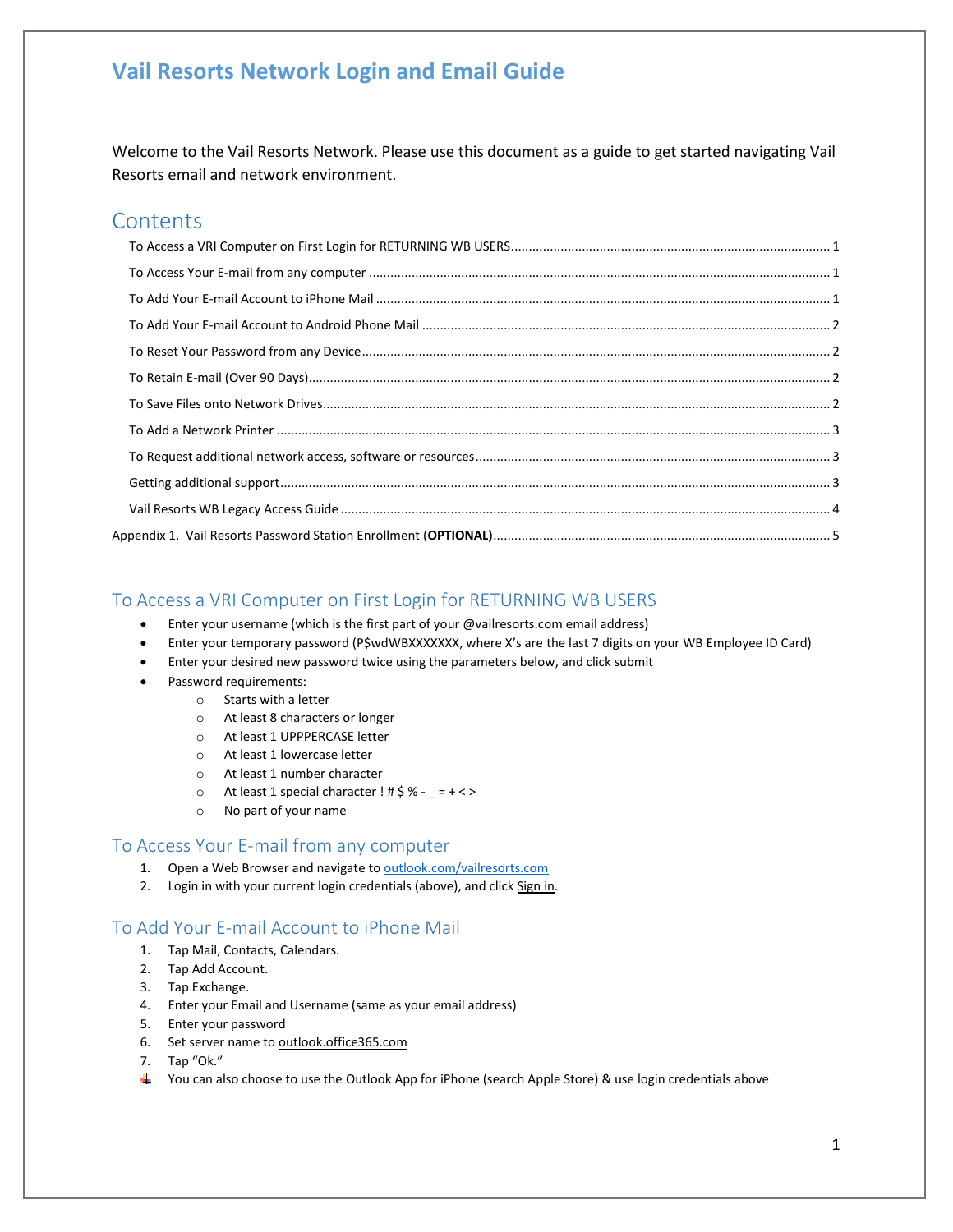#### <span id="page-1-0"></span>To Add Your E-mail Account to Android Phone Mail

- 1. Go to Menu -> Settings -> Accounts and Sync and tap "Add Account"
- 2. Tap Microsoft Exchange ActiveSync
- 3. Enter email address and AD password. Then tap "Manual Setup"
- 4. Enter full email address again for domain\username and change server name to outlook.office365.com. Leave "Use Secure connection" checked. Leave "Use client certificate" unchecked. Tap Next.
- 5. Tap "OK" on the activation screen pop up
- 6. Tap "OK" on the Remote security admin pop up
- 7. Change desired sync settings, tap Next.
- 8. Tap "Activate" on the next security pop up.
- 9. Give the account a name and tap "Done"
- $\ddotmark$  You can also choose to use the Outlook App for Android (search Google Play Store) & use login credentials above

#### <span id="page-1-1"></span>To Reset Your Password from any Device

Vail Resorts password policy requires users to change passwords every 90 days. You will receive and email several days in advance of your password expiring. The password reset functionality is only to reset known passwords. (not locked out or disabled accounts)

- 1. Open a Web Browser and navigate t[o https://fs.vailresorts.com/adfs/portal/updatepassword](https://fs.vailresorts.com/adfs/portal/updatepassword)
- 2. Enter your current login credentials old password and new password,
- 3. Click submit
- When using a Vail Resorts computer you may change your password at any time by using CTRL+ALT+DEL and select "Change Password"

#### <span id="page-1-2"></span>To Retain Email (Over 90 Days)

- Vail Resorts maintains a 90 day retention schedule for email contained in the Inbox, Sent Items, and Deleted Items folders in the mailbox. To save items longer than 90 days:
- 1. Outside of the Inbox, create a new subfolder
- 2. Drag messages or folders under this new folder to retain items longer than 90 days

#### <span id="page-1-3"></span>To Save Files onto Network Drives

The locations shown below are Vail standard network drive convention & are backed up regularly.

- C:\Drive your desktop and local hard drive, is not backed up, we do not recommend saving to this location.
- The IT department cannot be responsible for files NOT saved to the network drive locations.
- *Department Drives* [\\Filesrv\Commons](file://///Filesrv/Commons) (N:) is where all Department shared folders are located they are found alphabetically.
- *Private Network Drive* [\\Filesrv\users\<Username>](file://///Filesrv/users/%3cUsername) (H:) save all files here that you do not want to share with others in your department, that you wish to have backed up.
- *Scan Drive* [-\\Scansrv\Scan](file://///Scansrv/Scan) (I:) drive letter may vary. You will see a folder structure by resort. The folder options for your area should appear on your scanner. Scan to that folder and retrieve your scan to .PDF from that folder.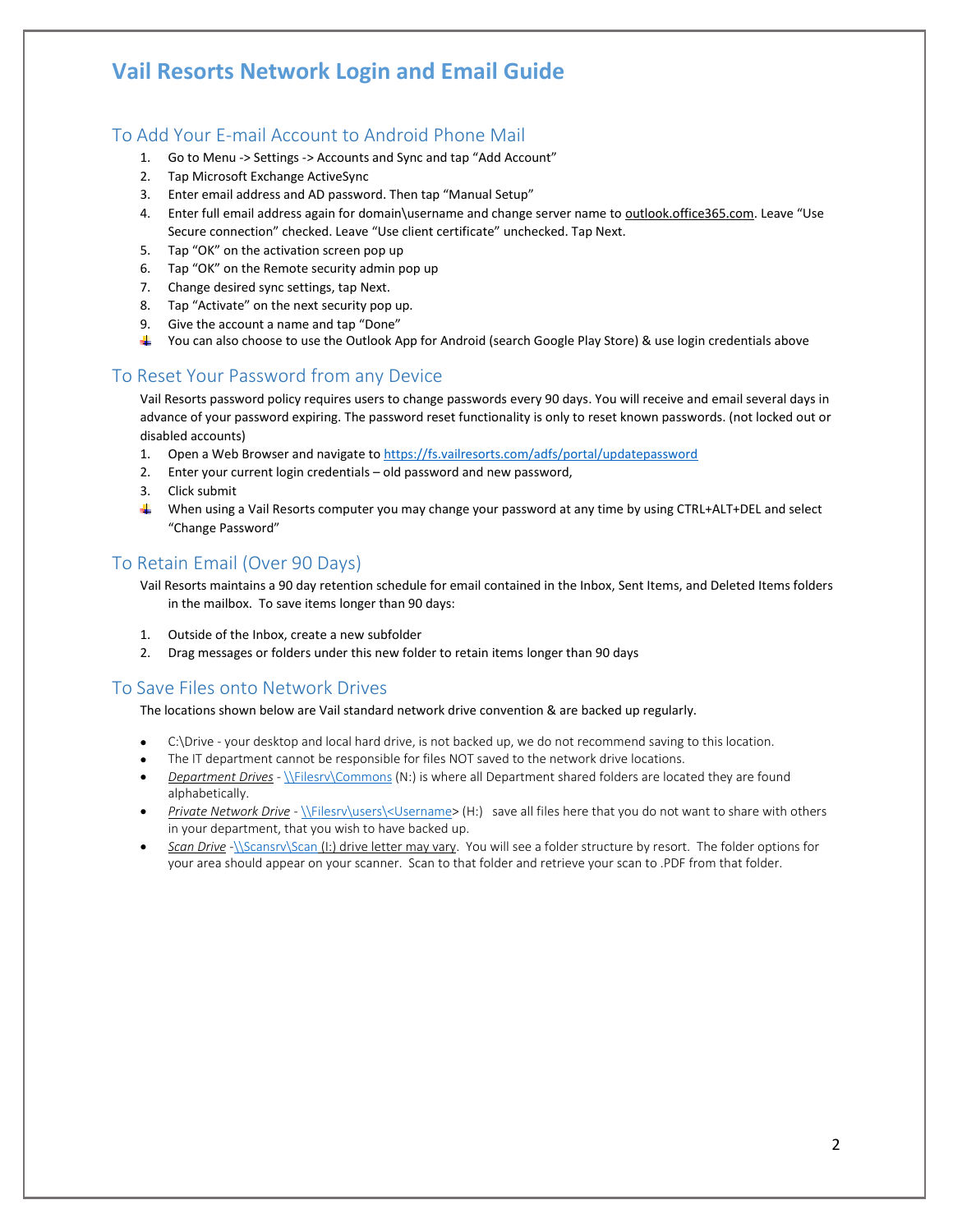#### <span id="page-2-0"></span>To Add a Network Printer



- 1. Vail Resort computer will have icon on home screen or start menu for adding printers
- 2. Double Click to open printer list -Printers are prefixed by the division and then building name (below)

|    | Name:                              | Type:  | Comments                                  |
|----|------------------------------------|--------|-------------------------------------------|
| ž. | SS WKids Westin                    | Share  | No.1x HP LaserJet P3015 IP Address 10.1.  |
| ×  | SS WKids G1 Waiver                 | Share  | HP LaserJet m603tn IP Address 10.159.80   |
|    | SS WKids G1 Private Waiver         | Share  | HP LaserJet 4515TN IP Address 10.159.80   |
| ×  | SP SS WKids G1 Private             | Share  | HP LaserJet 4515TN IP Address 10.159.80.  |
| ×  | SS WKids G1                        | Share  | HP LaserJet m603tn IP Address 10.159.80   |
|    | SS WKids Creek                     | Share  | HP LaserJet M601 IP Address 10.159.254.3  |
|    | SF SS Wkids Blackcomb Front Waiver | Share  | HP LaserJet 4250tnp4515tn IP Address 10.  |
|    | SS WKids Blackcomb Front           | Share  | HP Laserlet P4515tn IP Address 10.159.16  |
|    | SS_WKids_Blackcomb_Back            | Share  | HP Laseclet 4250dtn IP Address 10.159.16. |
|    | SS_WALP_Waiver                     | Share  | HP LaserJet 4014n IP Address 10.159.56.56 |
|    | SS WALP                            | Share  | HP LaserJet 4014n IP Address 10.159.56.56 |
|    | SS Ride Tribe Loft                 | Share: | HP LaserJet P4014 IP Address 10.159.152   |
|    | SP SS Lair                         | Share  | HP LaserJet M604dn IP Address 10.159.16   |
|    | SS G1 WAIVER                       | Share  | HP LaserJet P4515 PCL6 IP 10.159.80.51    |

#### 3. Double-click printer you'd like to add

| SS_Daylodge on wbprint1 - Toner/Ink Low |               |       |       |      | $\overline{\phantom{a}}$ | ш         | ×             |
|-----------------------------------------|---------------|-------|-------|------|--------------------------|-----------|---------------|
| Printer Document View                   |               |       |       |      |                          |           |               |
| <b>Document Name</b>                    | <b>Status</b> | Owner | Pages | Size |                          | Submitted |               |
|                                         |               |       |       |      |                          |           |               |
|                                         |               |       |       |      |                          |           |               |
|                                         |               |       |       |      |                          |           |               |
|                                         |               |       |       |      |                          |           |               |
| $\overline{\phantom{a}}$                |               |       |       |      |                          |           | $\rightarrow$ |
|                                         |               |       |       |      |                          |           |               |
|                                         |               |       |       |      |                          |           | $\mathbf{d}$  |

### <span id="page-2-1"></span>To Request additional network access, software or resources

- 1. Open browser and go to **[AIMS Request Tool](https://avatier.vailresorts.com/)**
- 2. Use your VRI Windows Credentials to log in
- 3. Follow menu to open request
- 4. For additional questions on AIMS requests, go to > <https://inside.vailresorts.com/sites/dept/helpdesk/SitePages/AIMSDirectionsandFAQ.aspx>
- 5. The How-To Guide are also listed on this page:

#### How-To Guides:

See Which AIMS Processes are Automatic > Requesting Account Re-enable > Additional Access Privilege Request> Remove Privileges > Approve or Deny a Request > Delegating Approval Responsibilities > Rehire into a New Position Request >

#### <span id="page-2-2"></span>Getting additional support

- Call the ITSC 970-754-4357 (Help)
- From Vail Resorts computer
	- Click Open an IT Support Ticket <https://inside.vailresorts.com/sites/dept/helpdesk/SitePages/Home.aspx>
	- Questions & Guides on ITSC Self Service Porta[l http://caliente:8180/HeatWebUI/hss/HSS.jsp](http://caliente:8180/HeatWebUI/hss/HSS.jsp)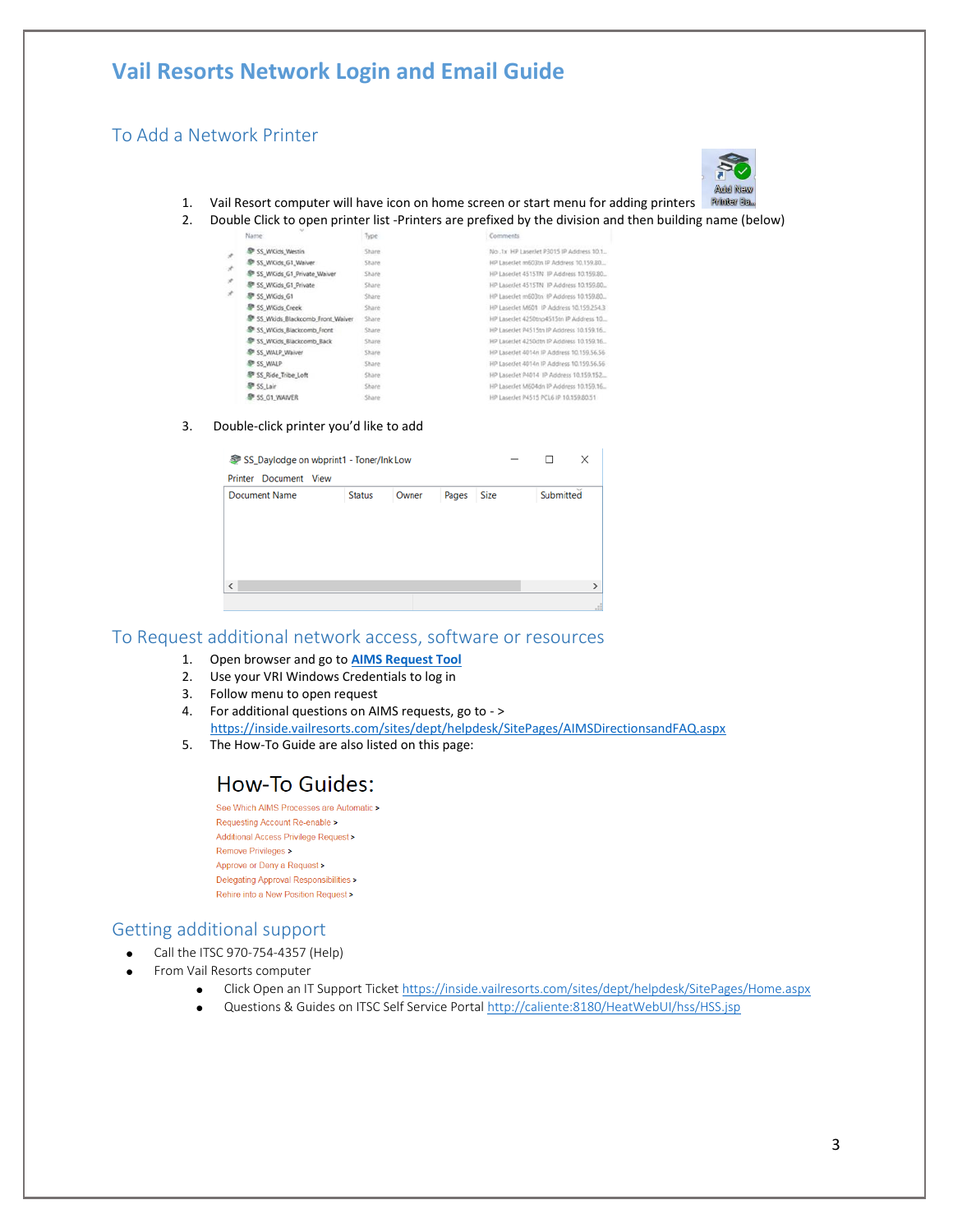### <span id="page-3-0"></span>Vail Resorts WB Legacy Access Guide

To access WB systems from your new Vail Resorts computer

- 1. Go to your desktop and click icon WEISWER
- 2. You may be presented with a security warning (below). Select Continue to this website (not recommended)

| There is a problem with this website's security certificate.                                                       |  |
|--------------------------------------------------------------------------------------------------------------------|--|
| The security certificate presented by this website was issued for a different website's address.                   |  |
| Security certificate problems may indicate an attempt to fool you or intercept any data you send to the<br>server. |  |
| We recommend that you close this webpage and do not continue to this website.                                      |  |
| Click here to close this webpage.                                                                                  |  |
| Continue to this website (not recommended).                                                                        |  |
| $\odot$ More information                                                                                           |  |

**as** 

3. You should proceed to a login page titled TSPLUS. Enter your WB login credentials



4. You will see new desktop with access to WB Resources, shared drive, the Landing, RTPOne, email etc.



- 5. You can now access WB systems. You will have to re-add printers to this WB computer
- 6. To access RTPOne or IE Secure, open the VR folder on your Vail Resorts computer

| G.           |                                                        |                                               |                   |                |
|--------------|--------------------------------------------------------|-----------------------------------------------|-------------------|----------------|
|              | $\triangleright$ VR                                    |                                               | ٠<br>$^{4+}$      | Search VR      |
| Recycle Bin  | $\sim$ Connect $\sim$<br>Organize $\blacktriangledown$ | Share with $\blacktriangledown$<br>New folder |                   | B              |
|              | <b>Ext</b> Favorites                                   | ⇁<br>Name                                     | Date modified     | Type           |
|              | Desktop                                                | <b>Exa</b> IE Secure                          | 1/12/2017 9:54 AM | Remote Desktop |
| <b>HOUSE</b> | <b>Downloads</b>                                       | RTPOne                                        | 7/8/2016 2:50 PM  | Remote Desktop |
|              | Recent Places                                          |                                               |                   |                |
|              | Ē.<br><b>Libraries</b>                                 |                                               |                   |                |
|              | B<br>Documents                                         |                                               |                   |                |
|              | Music                                                  |                                               |                   |                |
|              | Pictures                                               |                                               |                   |                |
|              | <b>Ed</b> Videos                                       |                                               |                   |                |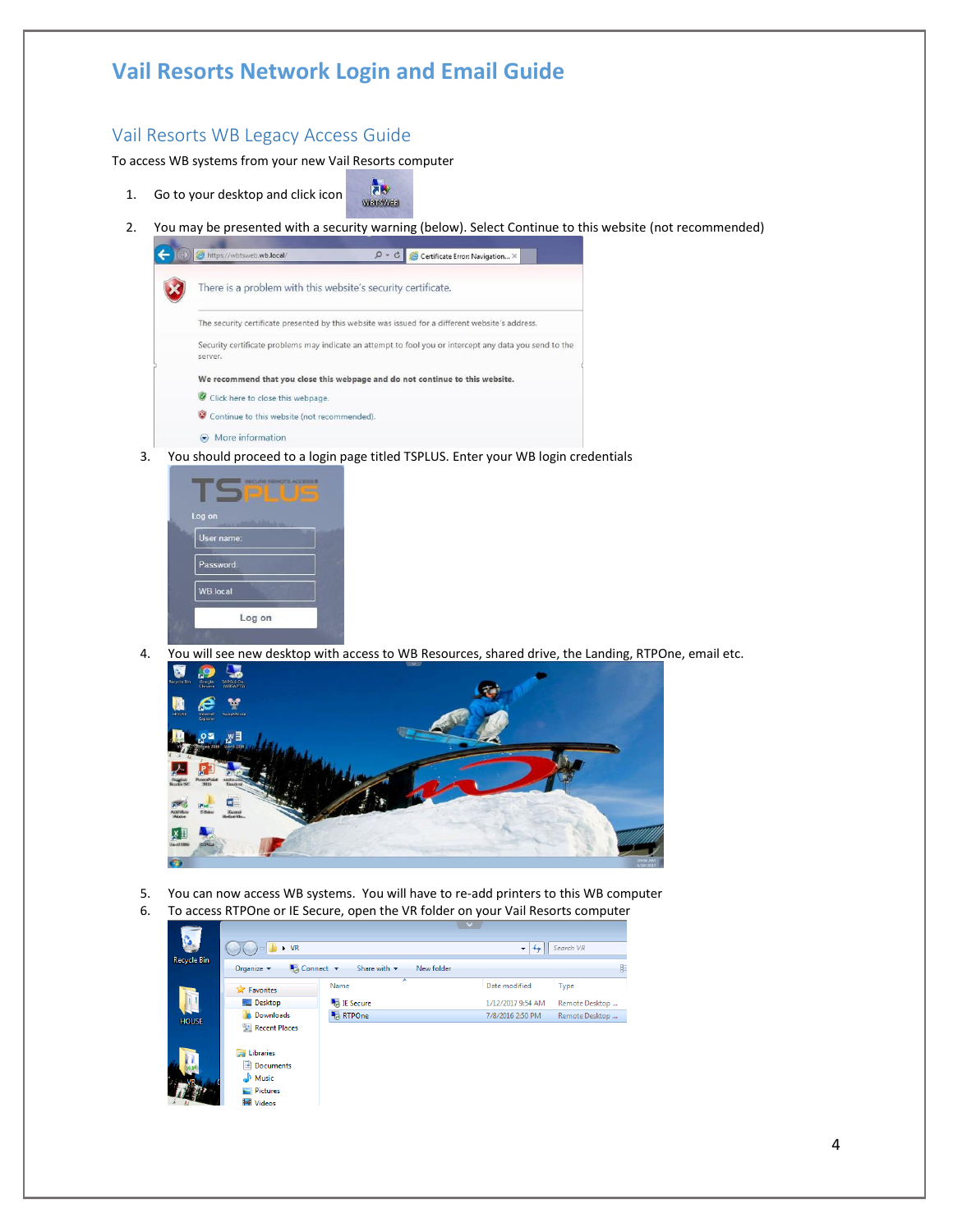You can't copy/ paste info between environment

### <span id="page-4-0"></span>Appendix 1. Vail Resorts Password Station Enrollment (OPTIONAL)

The following is optional for enrolling in Password Station allowing ability to reset your own password & unlock your own account.

- 1. Click link or ente[r http://password.vailresorts.com](http://password.vailresorts.com/) into your internet browser  $\rho - \triangleq \rightarrow$ password.vailresorts.com
- 2. Select the VRI\_DOMAIN

| Domain:  | √ Select Your Domain |  |
|----------|----------------------|--|
| User ID: |                      |  |

3. Enter the User ID you use to logon to your computer in the User ID textbox (this is your Windows Username)

| Domain:  | <b>Select Your Domain</b> | ۸ |
|----------|---------------------------|---|
| User ID: |                           |   |

4. Review the Privacy Policy and Terms of Use then click "I agree" blue button 5. Click "continue" from the Enrollment screen.

| <u>UIUR CUIRING TIURI RIC EN UNIICHE JUICHI</u>                                                                                          |
|------------------------------------------------------------------------------------------------------------------------------------------|
| You must first Enroll to use Password Station                                                                                            |
| The first step in using Password Station is to enroll. You must provide answers that only you would know to 3 unique identity questions. |
| You must also confirm your email address, so we can send you a notification anytime your account is accessed via Password Station.       |
|                                                                                                                                          |

6. From the verification screen type the password used for logon and click "continue" Primary Domain Logon Verification

| Enter your Microsoft Windows UserID and password. |                      |  |  |  |  |  |
|---------------------------------------------------|----------------------|--|--|--|--|--|
| Domain:                                           | VRI DOMAIN<br>$\sim$ |  |  |  |  |  |
| User ID:                                          | PProva2              |  |  |  |  |  |
| Password:                                         | **********           |  |  |  |  |  |
| Cancel                                            | Continue             |  |  |  |  |  |

- 7. Select a question from the Question 1 dropdown list then type the answer in Answer 1 textbox.
- 8. Repeat for Question 2 and select "continue". Question 2 is Semi-Private and may be used by the IT Support Center to verify your identity

|                          | You will be asked to answer these questions if you need to<br>reset your password, or manage your account.                  |   |
|--------------------------|-----------------------------------------------------------------------------------------------------------------------------|---|
| Question 1:              | -- Please Select a Question --                                                                                              | w |
| Answer 1:                |                                                                                                                             |   |
|                          |                                                                                                                             |   |
|                          | Semi-Private Question: When you call the Help Desk,<br>you may be asked to disclose this answer to verify<br>your identity. |   |
|                          | -- Please Select a Question --                                                                                              |   |
| Question 2:<br>Answer 2: |                                                                                                                             |   |